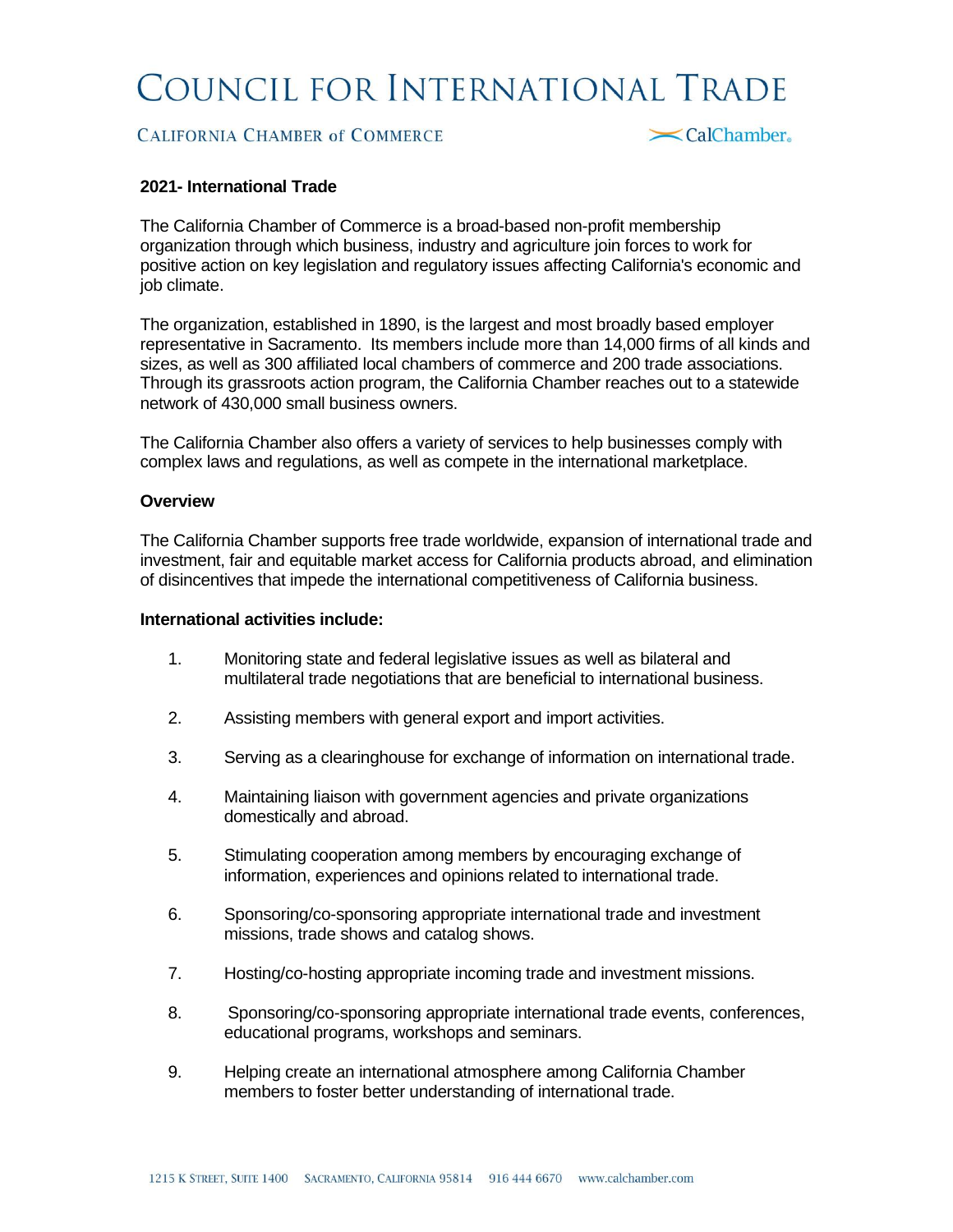**2021 - International Trade Page 2 of 4**

#### **Council for International Trade**

- **The CalChamber Council for International Trade expands California's voice on trade.** The Council boosts the ability of California businesses and organizations to advocate sound international business policies.
- **The CalChamber Council for International Trade is focused on sound policy.** The Council works with state and federal administrations and lawmakers to influence international business policies that support California's global success, job creation and sustainability.
- **Leadership on these issues is more important than ever.** With trade issues pending before Congress, we are at a historic time to take action. California business and trade leadership on domestic and global issues remains a key in fostering California competitiveness.

## **Chamber Positions**

Overall, recognizing the current U.S. and California trade deficits, the California Chamber:

- **Supports** achieving and maintaining a stable and competitive relationship between the U.S. dollar and the currencies of our major training partners.
- **Supports** actions designed to eliminate barriers that impede U.S. and California commerce domestically and abroad by aggressively negotiating fair and equitable market access for California agriculture, manufactured products and services.
- **Promotes** the education of California's citizens, legislators and businesses about the benefit of trade to the state's economy.

# **California Coalition for Free Trade**

The *[California Coalition for Free Trade](http://www.calchamber.com/International/CCIT/Pages/CaliforniaCoalitionforFreeTrade.aspx)* is a broad-based group of companies and business organizations working to secure a national free trade agenda.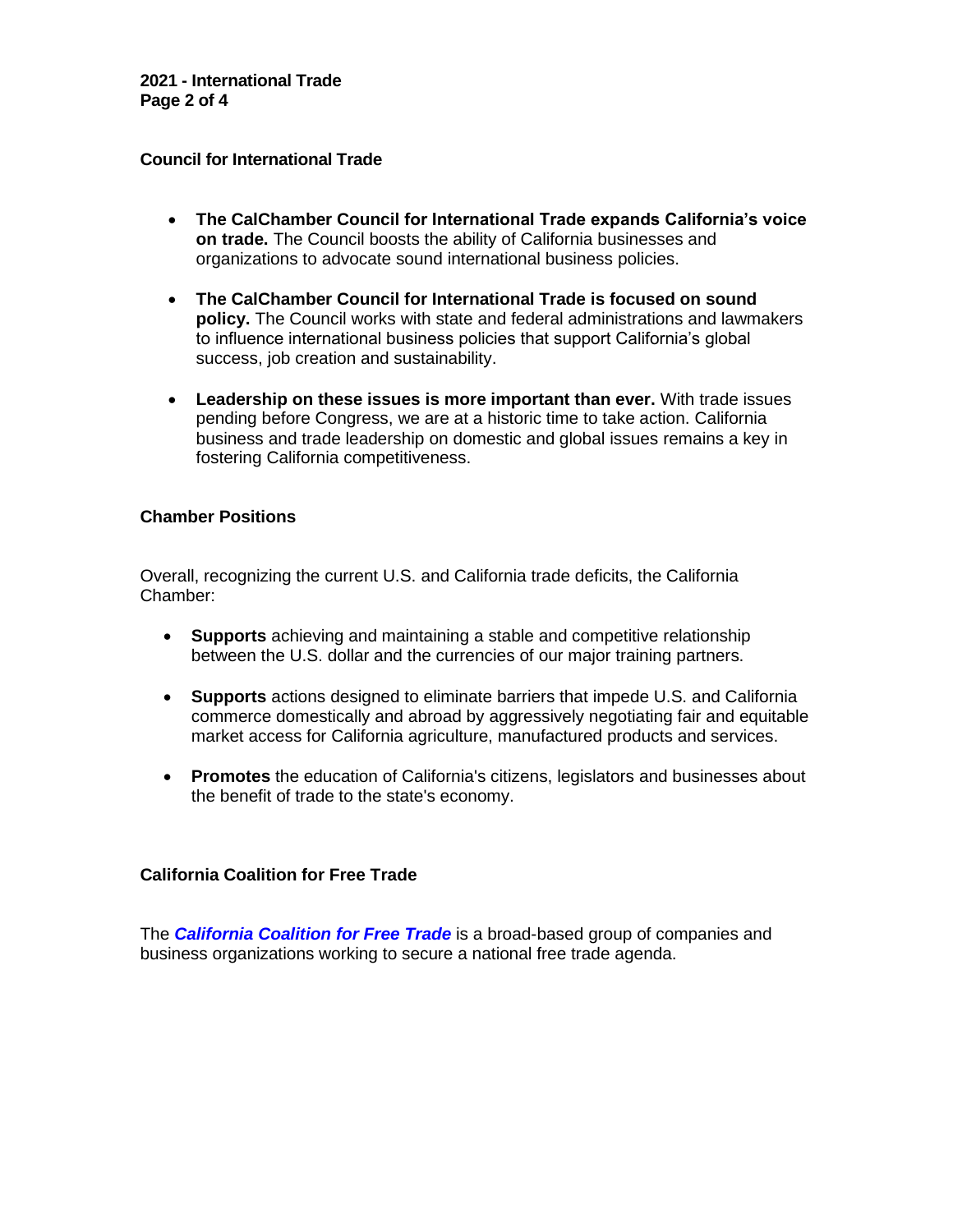## **Legislative Issues**

The California Chamber of Commerce has supported a number of state and federal programs, but it should be noted that the Chamber also dissuades the introduction of legislation that is unnecessary, unconstitutional or violates existing trade agreements. The Chamber:

- **Opposes** protectionist-oriented legislation that will result in higher prices to the consumer for the specific product protected and in limited choices of products for consumers. Protectionist legislation causes a net loss of jobs in related industries, retaliation by our trading partners, and violates provisions of the World Trade Organization, as well as, bilateral free trade agreements.
- **Opposes** state and local legislation that imposes sanctions on businesses that are engaged in trade with foreign countries and/or conflict with federal international policies.
- **Supports** legislation to allow California companies to compete more effectively in foreign markets, as well as to attract foreign business to California.

## **California Chamber Trade and Investment Missions**

As part of the California Chamber's ongoing effort to promote international trade and investment opportunities for California businesses, members of the Board of Directors, International Trade Committee and Chamber officials have participated in missions abroad in conjunction with the opening of the state's former trade and investment offices in China, Tokyo, London, Mexico City, Frankfurt, Hong Kong, Taipei, and Johannesburg.

Members and Chamber officials also have participated in international trade events in Expo '86 in Vancouver, Expo '88 in Brisbane, Japan, Korea, the People's Republic of China, Taiwan, Chile and the World Economic Forum in Davos, Switzerland. Further, California Chamber Board members and officials have accompanied California Governors to various worldwide destinations, including Mexico City, Canada, Japan, Australia, Southeast Asia, Europe, China/Hong Kong and South Korea.

#### **California Chamber International Website**

Detailed information vital to the businesses that make California one of the largest exporting states in the nation and one of the ten largest economies in the world is available on the **international trade section of the California Chamber website** at [http://www.calchamber.com/international.](http://www.calchamber.com/international)

The international trade web page outlines the Chamber's activities to assist members with general export and import needs. The international web page also covers trade legislation/ issues, answers to frequently asked questions, web links to additional international trade organizations, and trade statistics.